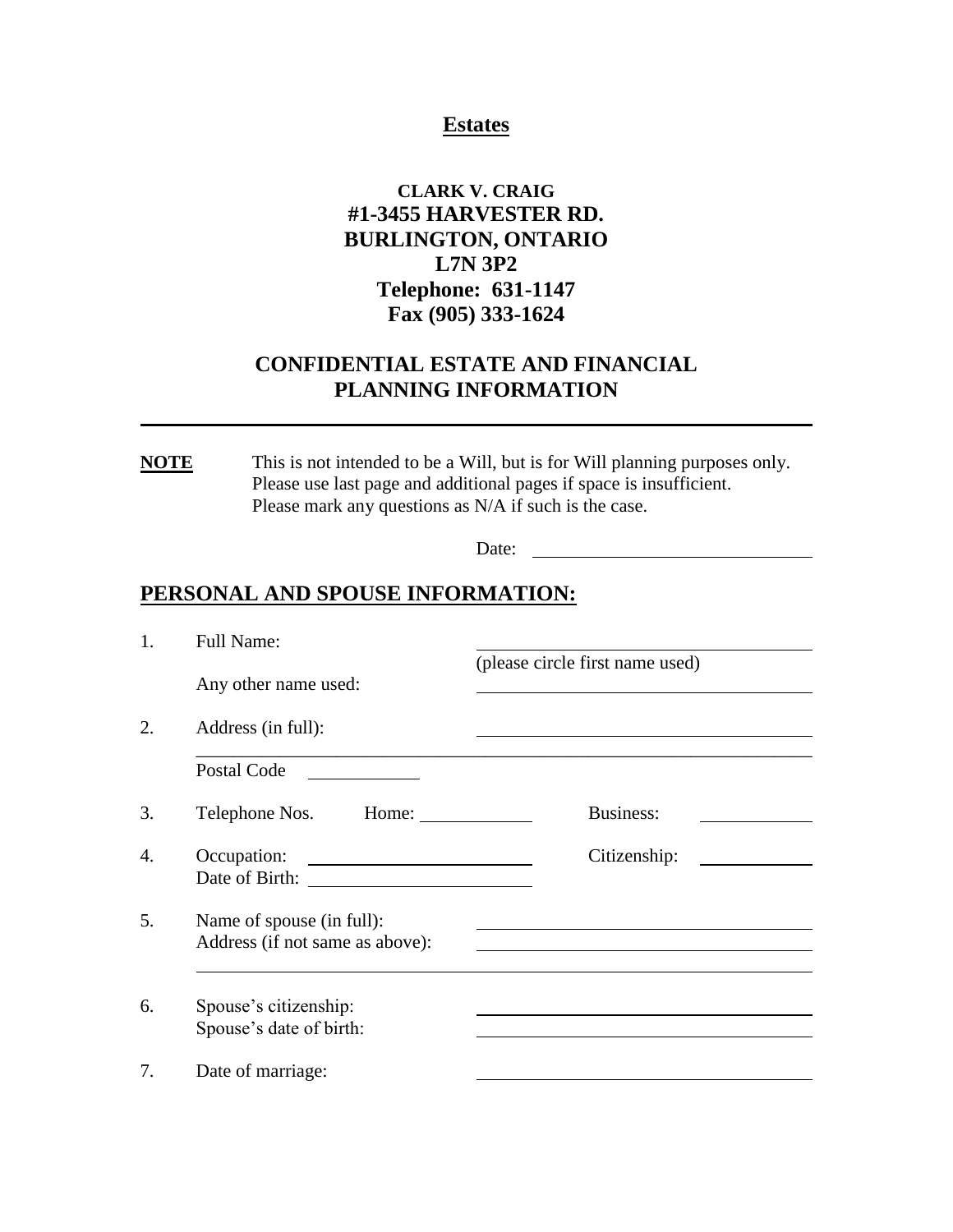| 8.  | Have you been married previously?                        |  |                         |
|-----|----------------------------------------------------------|--|-------------------------|
| 9.  | If so, were there any children of the previous marriage? |  |                         |
| 10. | Place and date of divorce (if any):                      |  |                         |
|     | <b>ADDITIONAL PERSONAL INFORMATION:</b>                  |  |                         |
| 1.  | Place of birth:                                          |  |                         |
| 2.  | Place of residence when married:                         |  |                         |
| 3.  | Place of marriage:                                       |  |                         |
| 4.  | Do you have a marriage contract?                         |  |                         |
| 5.  | Is your present residence permanent:                     |  | If not, please explain- |

# **INFORMATION ABOUT YOUR CHILDREN** (including adopted children)

|                                  | 2. |                                  |
|----------------------------------|----|----------------------------------|
| (full name)                      |    | (full name)                      |
| (address)                        |    | (address)                        |
| (date of birth) (marital status) |    | (date of birth) (marital status) |
| (name of spouse)                 |    | (name of spouse)                 |
| (number of children)             |    | (number of children)             |
| (full name)                      | 4. | (full name)                      |
| (address)                        |    | (address)                        |
|                                  |    |                                  |
| (date of birth) (marital status) |    | (date of birth) (marital status) |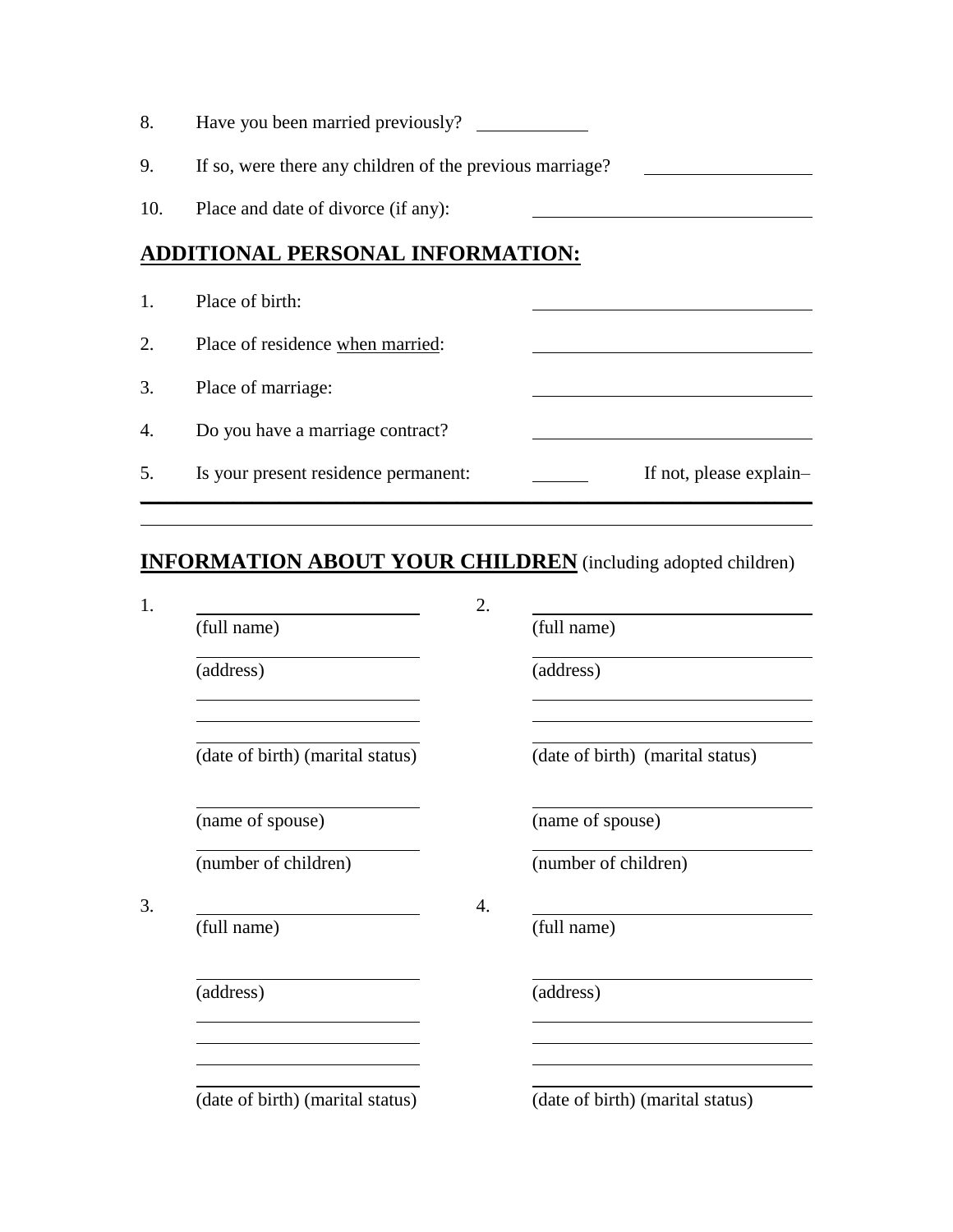(name of spouse) (name of spouse)

(number of children) (number of children)

### **OTHER BENEFICIARIES TO BE CONSIDERED:**

(Full names and addresses, and relationship to you,of any other persons to be considered in your planning; e.g. your parents, grandchildren, brothers and sisters, etc; similarly, those of your spouse; friends and charitable organizations)

| 1. |                       |                                                                                  | 2.               |                  |                                  |
|----|-----------------------|----------------------------------------------------------------------------------|------------------|------------------|----------------------------------|
|    |                       | (full name)                                                                      |                  |                  | (full name)                      |
|    | (address)             |                                                                                  |                  | (address)        |                                  |
|    |                       | (relationship to you)                                                            |                  |                  | (relationship to you)            |
| 3. |                       |                                                                                  | $\overline{4}$ . |                  |                                  |
|    |                       | (full name)                                                                      |                  |                  | (full name)                      |
|    | (address)             |                                                                                  |                  | (address)        |                                  |
|    |                       |                                                                                  |                  |                  |                                  |
|    | (relationship to you) |                                                                                  |                  |                  | (relationship to you)            |
| 5. |                       | Do any of these people have a financial need now, or will they have in the event |                  |                  |                                  |
|    |                       |                                                                                  |                  |                  |                                  |
| 6. |                       | Are you currently supporting or providing funds to anyone else? Yes_ No_         |                  |                  |                                  |
|    | 1.                    |                                                                                  |                  | $\overline{2}$ . |                                  |
|    |                       | (full name)                                                                      |                  |                  | (full name)                      |
|    |                       | (address)                                                                        |                  |                  | (address)                        |
|    |                       | (date of birth) (marital status)                                                 |                  |                  | (date of birth) (marital status) |
|    |                       |                                                                                  |                  |                  |                                  |

(name of spouse) (name of spouse)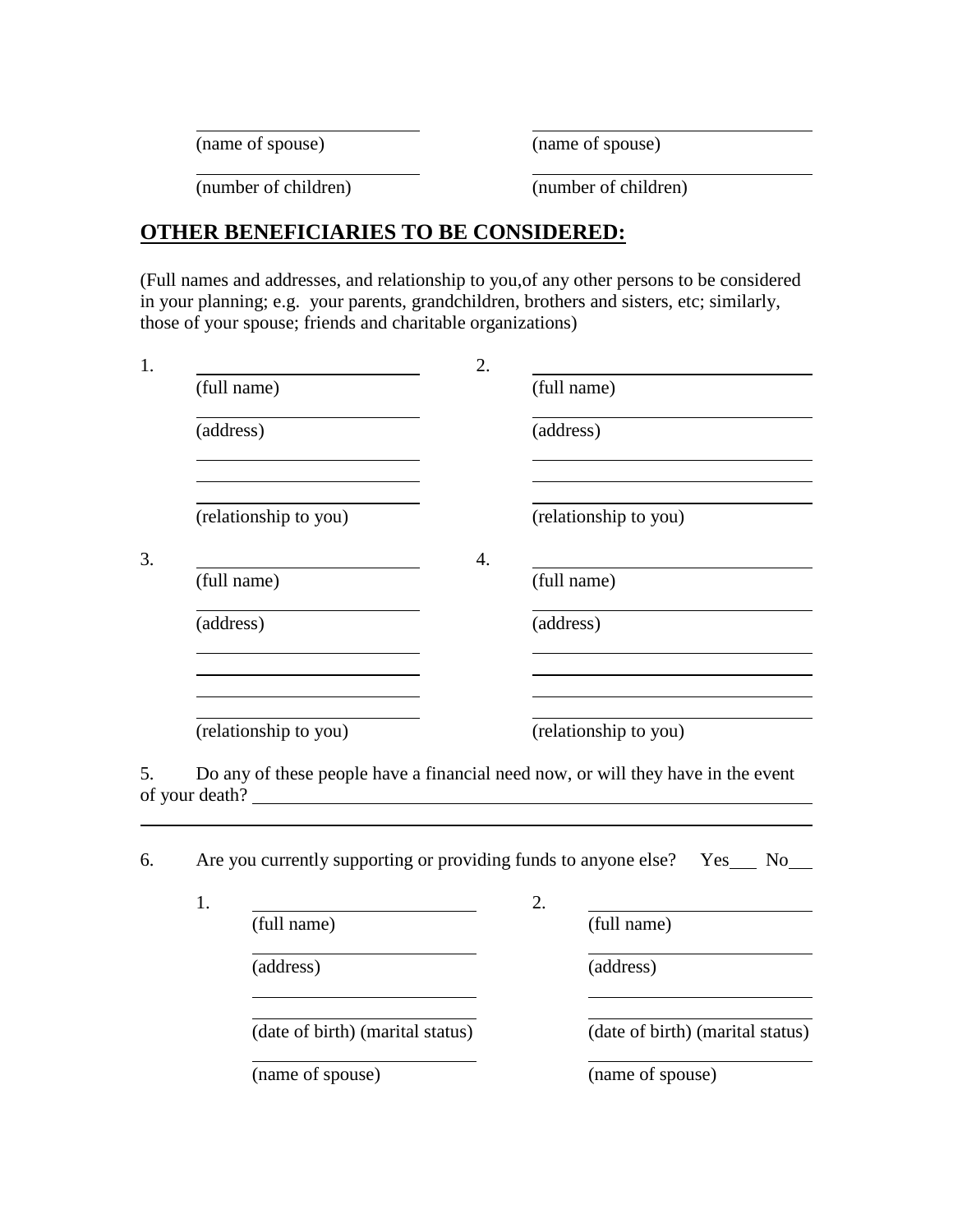## **INFORMATION ABOUT YOUR ASSETS:**

(Please mark as N/A any requests for information not relevant to your asset position and use last page for additional information if necessary)

| 1.               | <b>RESIDENCE Address:</b>                                                                                                                                                                                                                                                                                                                                                                                                                                             |  |  |
|------------------|-----------------------------------------------------------------------------------------------------------------------------------------------------------------------------------------------------------------------------------------------------------------------------------------------------------------------------------------------------------------------------------------------------------------------------------------------------------------------|--|--|
| (a)              | Cost when purchased: \$<br>Year purchased:<br>(b)<br>(approximate)                                                                                                                                                                                                                                                                                                                                                                                                    |  |  |
| $\odot$          | Current value: \$<br>Manner of ownership:<br>(d)<br>(alone, joint tenant with survivorhsip<br>(approximate)<br>tenants in common)                                                                                                                                                                                                                                                                                                                                     |  |  |
| (e)              | First Mortgage \$ _______________(approximate)<br>Outstanding mortgage(s):<br>Second Mortgage \$________________(approximate)                                                                                                                                                                                                                                                                                                                                         |  |  |
| (f)              | Is this your principal residence or that of your spouse?                                                                                                                                                                                                                                                                                                                                                                                                              |  |  |
| 2.               | RECREATIONAL PROPERTY<br>Address:<br>(or location)                                                                                                                                                                                                                                                                                                                                                                                                                    |  |  |
| (a)              | Year purchased: (b) Cost when purchased: \$                                                                                                                                                                                                                                                                                                                                                                                                                           |  |  |
| $\odot$          | (approximate)<br>(d) Current value: $\frac{1}{2}$<br>Manner of ownership:<br>(alone, joint tenant with surivorship,<br>(approximate)<br>tenants in common)                                                                                                                                                                                                                                                                                                            |  |  |
| (e)              | Outstanding mortgage(s):                                                                                                                                                                                                                                                                                                                                                                                                                                              |  |  |
| (f)              | Is this your principal residence or that of your spouse?                                                                                                                                                                                                                                                                                                                                                                                                              |  |  |
| 3.               | RENTAL PROPERTY OWNED BY YOU Address:                                                                                                                                                                                                                                                                                                                                                                                                                                 |  |  |
| (a)<br>(b)       | $\frac{1}{\sqrt{1-\frac{1}{\sqrt{1-\frac{1}{\sqrt{1-\frac{1}{\sqrt{1-\frac{1}{\sqrt{1-\frac{1}{\sqrt{1-\frac{1}{\sqrt{1-\frac{1}{\sqrt{1-\frac{1}{\sqrt{1-\frac{1}{\sqrt{1-\frac{1}{\sqrt{1-\frac{1}{\sqrt{1-\frac{1}{\sqrt{1-\frac{1}{\sqrt{1-\frac{1}{\sqrt{1-\frac{1}{\sqrt{1-\frac{1}{\sqrt{1-\frac{1}{\sqrt{1-\frac{1}{\sqrt{1-\frac{1}{\sqrt{1-\frac{1}{\sqrt{1-\frac{1}{\sqrt{1-\frac{1}{\sqrt{1-\frac{1}{\sqrt{1-\frac{1$<br>Year Purchased:<br>(approximate) |  |  |
| $\overline{4}$ . | FARM OR BUSINESS PROPERTY Address: North American Section 1997                                                                                                                                                                                                                                                                                                                                                                                                        |  |  |
| (a)<br>(b)       | Current Value: \$<br>(approximate)<br>(c) Cost when purchased: \$<br>Year purchased:<br><b>Contract Contract</b>                                                                                                                                                                                                                                                                                                                                                      |  |  |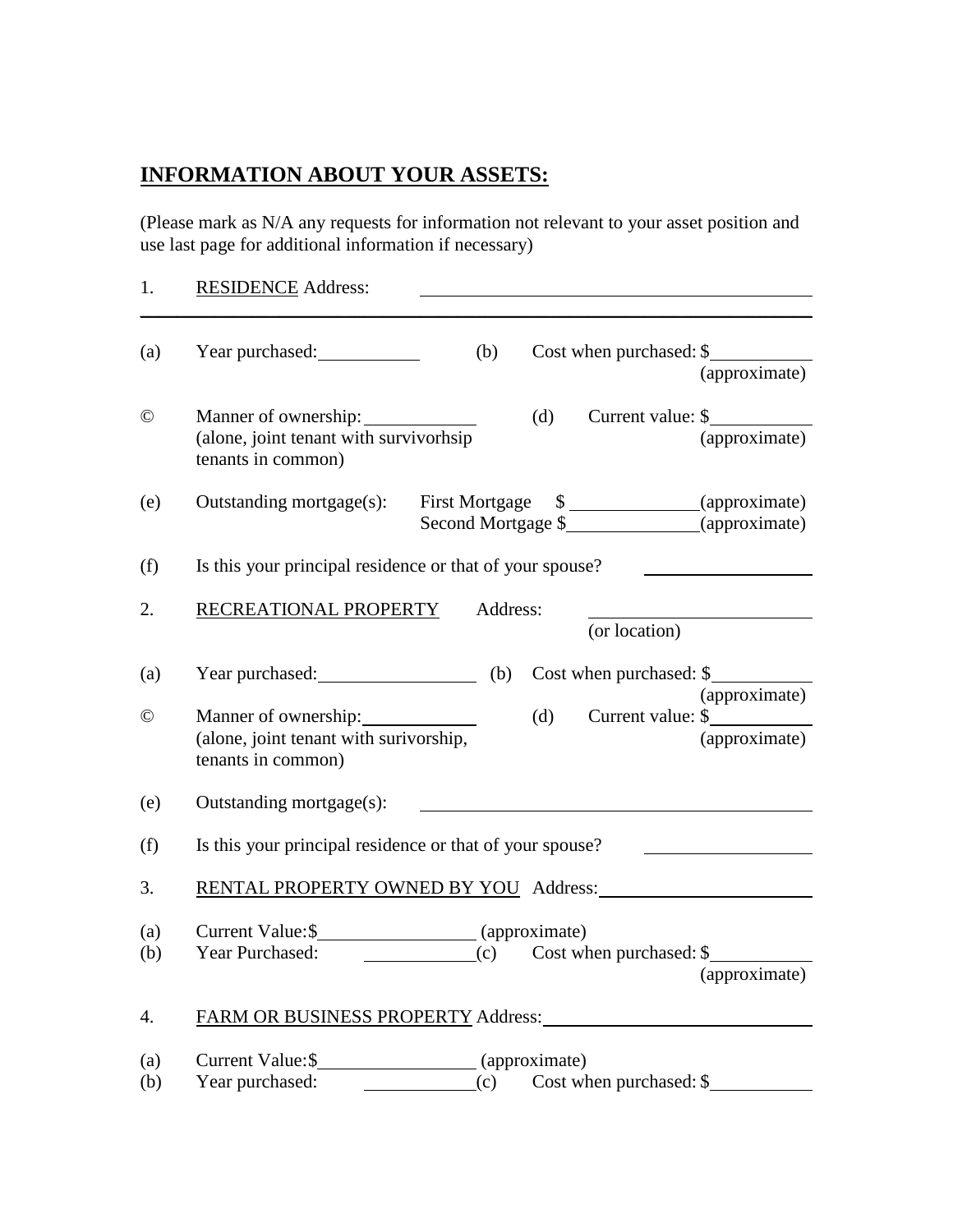## 5. PENSION AND OTHER PLANS (including RRSP's)

| Who is the beneficiary?<br>What are the benefits?<br><u> 1980 - Johann Barn, mars ann an t-Amhain Aonaich an t-Aonaich an t-Aonaich ann an t-Aonaich ann an t-Aonaich</u><br>Does the plan terminate on your death?<br>Have you contributed to the Canada or Quebec Pension Plan?<br>For how many years?<br>Do you have a Registered Retirement Savings Plan(s)? Yes_<br>No results<br>Address:<br>Company:<br>Beneficiary:<br><u> 1989 - Johann Barn, mars eta bainar eta baina eta baina eta baina eta baina eta baina eta baina eta baina e</u><br>Current Value \$<br>Who will continue to<br>Does your spouse have any of the above plans? Yes_<br>No No<br>INSURANCE ON YOUR LIFE OR OWNED BY YOU<br>Name and address of your insurance company:<br>Name of beneficiary:<br><b>GROUP LIFE INSURANCE</b><br>Name and address of insurance company:<br><b>INVESTMENTS</b> (bonds, stocks, monies owing to you by mortgage investments<br>or otherwise)<br>Approximate total value:<br>Approximate total value:<br>Approximate total cost:<br>Are there companies located outside Ontario? | Do you belong to or contribute to a company pension plan? Yes ___ No |  |  |
|-----------------------------------------------------------------------------------------------------------------------------------------------------------------------------------------------------------------------------------------------------------------------------------------------------------------------------------------------------------------------------------------------------------------------------------------------------------------------------------------------------------------------------------------------------------------------------------------------------------------------------------------------------------------------------------------------------------------------------------------------------------------------------------------------------------------------------------------------------------------------------------------------------------------------------------------------------------------------------------------------------------------------------------------------------------------------------------------------|----------------------------------------------------------------------|--|--|
|                                                                                                                                                                                                                                                                                                                                                                                                                                                                                                                                                                                                                                                                                                                                                                                                                                                                                                                                                                                                                                                                                               |                                                                      |  |  |
|                                                                                                                                                                                                                                                                                                                                                                                                                                                                                                                                                                                                                                                                                                                                                                                                                                                                                                                                                                                                                                                                                               |                                                                      |  |  |
|                                                                                                                                                                                                                                                                                                                                                                                                                                                                                                                                                                                                                                                                                                                                                                                                                                                                                                                                                                                                                                                                                               |                                                                      |  |  |
|                                                                                                                                                                                                                                                                                                                                                                                                                                                                                                                                                                                                                                                                                                                                                                                                                                                                                                                                                                                                                                                                                               |                                                                      |  |  |
|                                                                                                                                                                                                                                                                                                                                                                                                                                                                                                                                                                                                                                                                                                                                                                                                                                                                                                                                                                                                                                                                                               |                                                                      |  |  |
|                                                                                                                                                                                                                                                                                                                                                                                                                                                                                                                                                                                                                                                                                                                                                                                                                                                                                                                                                                                                                                                                                               |                                                                      |  |  |
|                                                                                                                                                                                                                                                                                                                                                                                                                                                                                                                                                                                                                                                                                                                                                                                                                                                                                                                                                                                                                                                                                               |                                                                      |  |  |
|                                                                                                                                                                                                                                                                                                                                                                                                                                                                                                                                                                                                                                                                                                                                                                                                                                                                                                                                                                                                                                                                                               |                                                                      |  |  |
|                                                                                                                                                                                                                                                                                                                                                                                                                                                                                                                                                                                                                                                                                                                                                                                                                                                                                                                                                                                                                                                                                               |                                                                      |  |  |
|                                                                                                                                                                                                                                                                                                                                                                                                                                                                                                                                                                                                                                                                                                                                                                                                                                                                                                                                                                                                                                                                                               |                                                                      |  |  |
|                                                                                                                                                                                                                                                                                                                                                                                                                                                                                                                                                                                                                                                                                                                                                                                                                                                                                                                                                                                                                                                                                               |                                                                      |  |  |
|                                                                                                                                                                                                                                                                                                                                                                                                                                                                                                                                                                                                                                                                                                                                                                                                                                                                                                                                                                                                                                                                                               |                                                                      |  |  |
|                                                                                                                                                                                                                                                                                                                                                                                                                                                                                                                                                                                                                                                                                                                                                                                                                                                                                                                                                                                                                                                                                               |                                                                      |  |  |
|                                                                                                                                                                                                                                                                                                                                                                                                                                                                                                                                                                                                                                                                                                                                                                                                                                                                                                                                                                                                                                                                                               |                                                                      |  |  |
|                                                                                                                                                                                                                                                                                                                                                                                                                                                                                                                                                                                                                                                                                                                                                                                                                                                                                                                                                                                                                                                                                               |                                                                      |  |  |
|                                                                                                                                                                                                                                                                                                                                                                                                                                                                                                                                                                                                                                                                                                                                                                                                                                                                                                                                                                                                                                                                                               |                                                                      |  |  |
|                                                                                                                                                                                                                                                                                                                                                                                                                                                                                                                                                                                                                                                                                                                                                                                                                                                                                                                                                                                                                                                                                               |                                                                      |  |  |
|                                                                                                                                                                                                                                                                                                                                                                                                                                                                                                                                                                                                                                                                                                                                                                                                                                                                                                                                                                                                                                                                                               |                                                                      |  |  |
|                                                                                                                                                                                                                                                                                                                                                                                                                                                                                                                                                                                                                                                                                                                                                                                                                                                                                                                                                                                                                                                                                               |                                                                      |  |  |
|                                                                                                                                                                                                                                                                                                                                                                                                                                                                                                                                                                                                                                                                                                                                                                                                                                                                                                                                                                                                                                                                                               |                                                                      |  |  |
|                                                                                                                                                                                                                                                                                                                                                                                                                                                                                                                                                                                                                                                                                                                                                                                                                                                                                                                                                                                                                                                                                               |                                                                      |  |  |
|                                                                                                                                                                                                                                                                                                                                                                                                                                                                                                                                                                                                                                                                                                                                                                                                                                                                                                                                                                                                                                                                                               |                                                                      |  |  |
|                                                                                                                                                                                                                                                                                                                                                                                                                                                                                                                                                                                                                                                                                                                                                                                                                                                                                                                                                                                                                                                                                               |                                                                      |  |  |
|                                                                                                                                                                                                                                                                                                                                                                                                                                                                                                                                                                                                                                                                                                                                                                                                                                                                                                                                                                                                                                                                                               |                                                                      |  |  |
|                                                                                                                                                                                                                                                                                                                                                                                                                                                                                                                                                                                                                                                                                                                                                                                                                                                                                                                                                                                                                                                                                               |                                                                      |  |  |
|                                                                                                                                                                                                                                                                                                                                                                                                                                                                                                                                                                                                                                                                                                                                                                                                                                                                                                                                                                                                                                                                                               |                                                                      |  |  |
|                                                                                                                                                                                                                                                                                                                                                                                                                                                                                                                                                                                                                                                                                                                                                                                                                                                                                                                                                                                                                                                                                               |                                                                      |  |  |
| BUSINESS OR PROFESSIONAL FINANCIAL INFORMATION                                                                                                                                                                                                                                                                                                                                                                                                                                                                                                                                                                                                                                                                                                                                                                                                                                                                                                                                                                                                                                                |                                                                      |  |  |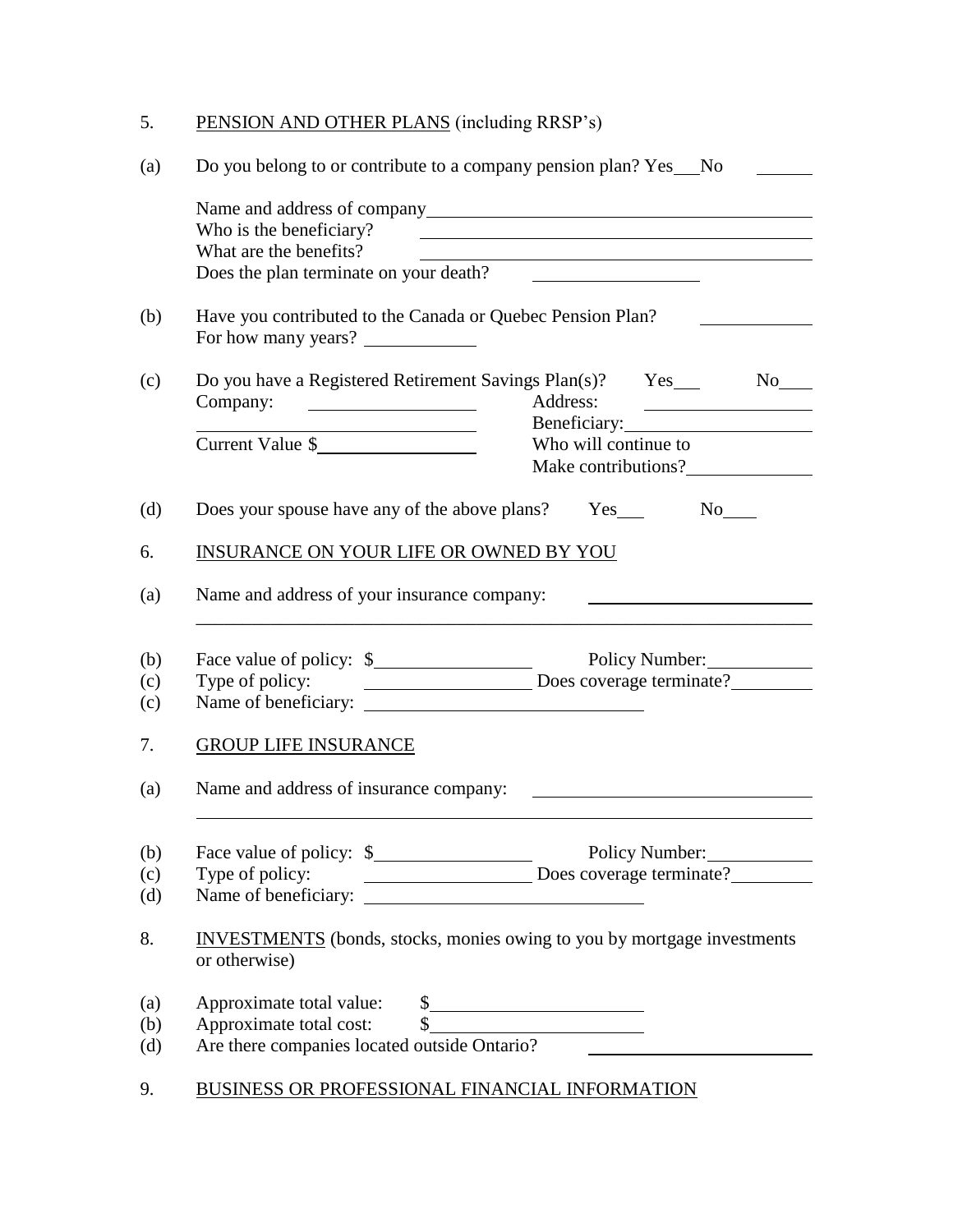| (a)        | Business name:                                                                                                                                                                             |           |                                                                                  |  |
|------------|--------------------------------------------------------------------------------------------------------------------------------------------------------------------------------------------|-----------|----------------------------------------------------------------------------------|--|
|            | Address:                                                                                                                                                                                   | (in full) |                                                                                  |  |
| (b)<br>(c) | Nature of business:<br>Has a Buy-Sell or other agreement been entered into?<br>(please provide a copy)                                                                                     |           |                                                                                  |  |
| (d)        | Sole Propriertorship ________, Partnership<br><b>Incorporated Company</b>                                                                                                                  |           |                                                                                  |  |
| 10.        | PERSONAL AND HOUSEHOLD ITEMS                                                                                                                                                               |           |                                                                                  |  |
|            |                                                                                                                                                                                            |           | Insured Value: \$                                                                |  |
| 11.        |                                                                                                                                                                                            |           | <b>LISTED PERSONAL PROPERTY</b> (e.g., paintings, jewellery, stamps, sculptures) |  |
|            | Approximate total value:                                                                                                                                                                   | $\int$    |                                                                                  |  |
| 12.        | <b>BANK ACCOUNTS</b>                                                                                                                                                                       |           |                                                                                  |  |
|            | If so, name of joint owner                                                                                                                                                                 |           |                                                                                  |  |
| 13.        | INTEREST in estates, trusts, expected inheritances: _____________________________<br>(continue on last page if necessary)<br>Please provide copies of appropriate documents if applicable. |           |                                                                                  |  |
| 14.        | FOREIGN INCOME (e.g., US dividends or rental payments)                                                                                                                                     |           |                                                                                  |  |
| 15.        | <b>OTHER ASSETS</b><br>(including automobiles) (including automobiles)                                                                                                                     |           |                                                                                  |  |
| 16.        | Do you have disability benefits?<br>Name and address of company:                                                                                                                           |           | No                                                                               |  |
|            |                                                                                                                                                                                            |           |                                                                                  |  |
|            | <b>LIABILITIES</b> List bank loans and other significant debts or contingent liabilities.                                                                                                  |           |                                                                                  |  |
| 1.         | \$<br>(amount)                                                                                                                                                                             | (owed to) | (address)                                                                        |  |
| 2.         | \$<br><u> 1999 - Jan Barbara III, martx</u>                                                                                                                                                |           |                                                                                  |  |

3. \$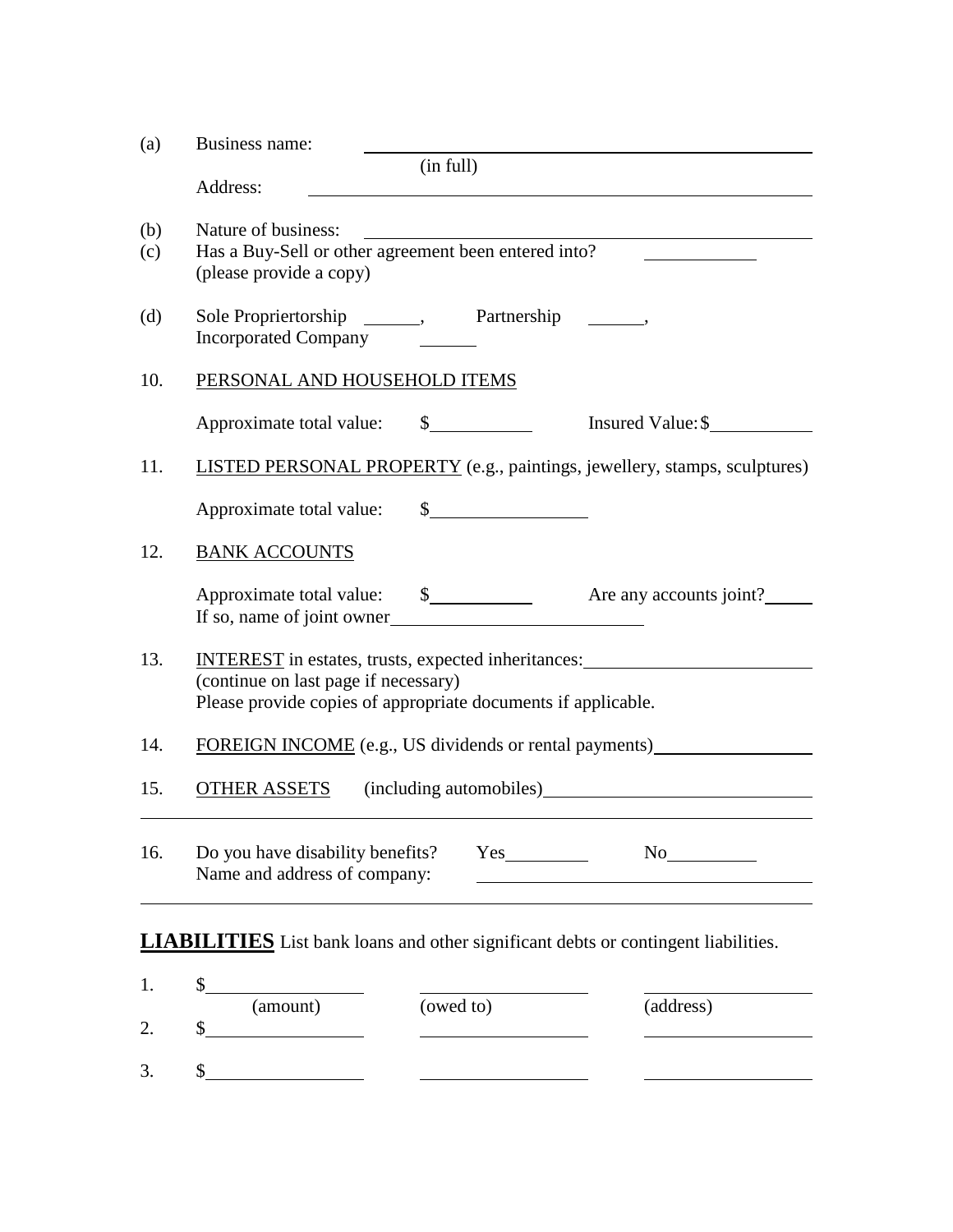### **POSSIBLE EXECUTOR(S) AND GUARDIAN(S)**

| 1.               | Proposed Executor(s):                                                                                                                                                                                                           |     |                                                                                   |
|------------------|---------------------------------------------------------------------------------------------------------------------------------------------------------------------------------------------------------------------------------|-----|-----------------------------------------------------------------------------------|
| (a)              |                                                                                                                                                                                                                                 | (b) |                                                                                   |
|                  | (full name)                                                                                                                                                                                                                     |     | (full name)                                                                       |
|                  | (address)                                                                                                                                                                                                                       |     | (address)                                                                         |
| 2.               | Proposed alternate Executor(s):                                                                                                                                                                                                 |     |                                                                                   |
| (a)              |                                                                                                                                                                                                                                 | (b) |                                                                                   |
|                  | (full name)                                                                                                                                                                                                                     |     | (full name)                                                                       |
|                  | (address)                                                                                                                                                                                                                       |     | (address)                                                                         |
| 3.               | Proposed guardian(s):                                                                                                                                                                                                           |     |                                                                                   |
| (a)              |                                                                                                                                                                                                                                 | (b) |                                                                                   |
|                  | (full name)                                                                                                                                                                                                                     |     | (full name)                                                                       |
|                  | (address)                                                                                                                                                                                                                       |     | (address)                                                                         |
| $\overline{4}$ . | Will guardian(s) themselves require funds<br>To accommodate your children?                                                                                                                                                      |     |                                                                                   |
| 5.               | Will the children be residing outside Ontario? ______ Or outside Canada?                                                                                                                                                        |     |                                                                                   |
|                  | <b>ADDITIONAL</b>                                                                                                                                                                                                               |     |                                                                                   |
| 1.               |                                                                                                                                                                                                                                 |     | Do you wish to leave specific funeral and burial instructions for your Executors? |
| 2.               | Do you now have an up-to-date Power of Attorney<br>In force?                                                                                                                                                                    |     |                                                                                   |
|                  | $\mathbf{D}_{\mathcal{I}}$ and solution to the constitution of $\mathcal{I}(\mathcal{I}_{\mathcal{I}})$ and $\mathcal{I}(\mathcal{I}_{\mathcal{I}})$ and $\mathcal{I}_{\mathcal{I}}$ are the set of $\mathcal{I}_{\mathcal{I}}$ |     |                                                                                   |

3. Do you wish to consider a "living will"? This is a document where a person states that he or she does not want medical intervention if the technology or treatment